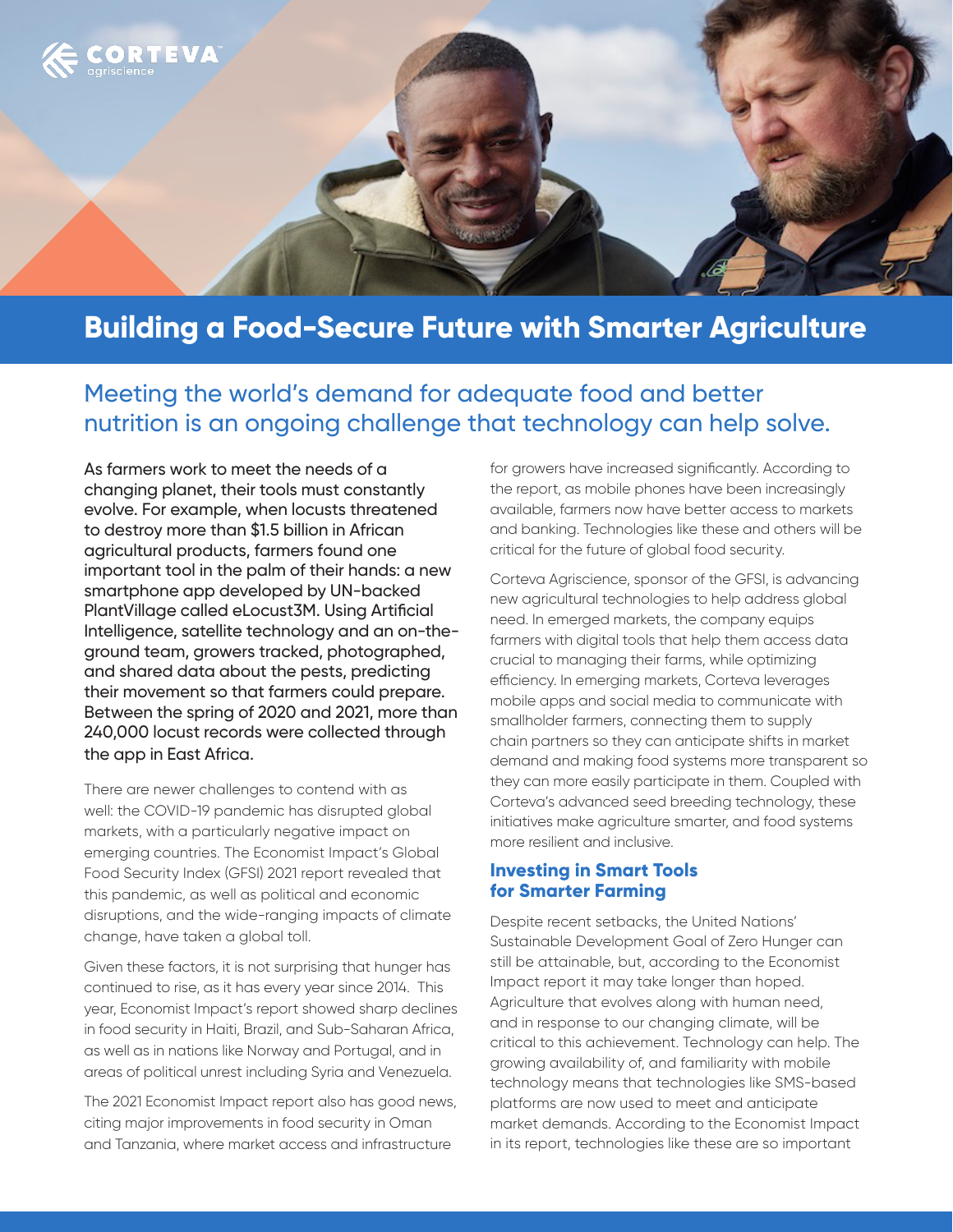#### *Building a Food-Secure Future with Smarter Agriculture*



that, in 2020, it was reported that due to an increase in access to food market data, crop yields in sub-Saharan Africa and India increased by 4 percent. However, the report also stresses "Additional investment, particularly public investment in research [and] innovation in agriculture is necessary to address current and future food system challenges." The Economist Impact report states that this must be done in concert with building climate resilience.

A new mobile application launched by Corteva Agriscience in collaboration with Plantix in August 2021 shows the tremendous potential of investments in agricultural technologies. The app, FarmFundi, helps farmers identify pests and diseases in just a few moments. Across Middle East and Africa, farmers can tap into Corteva's extensive network of crop scientists and local agronomists to help determine the best method of treatment. The app also allows farmers to see the problems and pests that other local growers are facing, so that they can better prepare. By connecting to local and global expertise, farmers can more quickly single out the cause of a distressed crop, saving time and money, and avoiding expensive mistakes. With widespread adoption, FarmFundi can help boost food security, since researchers estimate that invasive pests alone cost African farmers \$74.3 billion annually. Overall, insects and other pests challenge food security in Africa by causing \$21.5 billion dollars in losses each year. With tools like FarmFundi, Corteva is helping farmers connect to each other to share knowledge and bridge the information gaps that disrupt the food supply and exacerbate food insecurity.

#### **Focusing on Nutrition While Boosting Food Security**

New technologies are crucial in helping farmers advance crop protection and output. However, food quality and nutrition are equally important when it comes to achieving food security goals. "Studies show that eating healthier food is more expensive, and healthy diets are out of reach for 3 billion people," Economist Impact notes in its report. "Today's food systems are characterized by unequal access to nutritious food," the report continues, "and diet-related disease remains the primary cause of premature mortality globally." The Economist Impact report finds that countries in Asia, Latin America, and Sub-Saharan Africa all struggle to provide their citizens with food that meets micronutrient thresholds.

A recent increase in food safety net programs may help to address nutritional needs. The Economist Impact report notes that the GFSI shows that more countries have food safety nets compared to a decade ago, but the number of these programs struggling to find adequate funding jumped from 36 in 2019 to 51 in 2021. As the report notes, "Transparent, stable, well-targeted support programs will best withstand the test of unexpected economic shocks and other crises."

> *The Economist Impact report finds that countries in Asia, Latin America, and Sub-Saharan Africa all struggle to provide their citizens with food that meets micronutrient thresholds.*

Government policies, the Economist Impact report asserts, can help. The creation and adaptation of national nutritional standards was the biggest driver of change for eight of the ten most improved countries in the report. Overall, "countries are becoming more committed to setting national standards, including dietary guidelines, nutrition plans and monitoring."

However, private initiatives are also critical. Corteva is working with food companies and grain processors, among others, to help farmers anticipate both consumer trends and nutritional needs so they can meet them more consistently. For example, in Kenya, Corteva and Land O'Lakes have launched an alliance to increase the quantity and quality of milk produced by women smallholder dairy farmers. Corn silage produced by farmers planting seeds from Corteva's seed brands, such as Pioneer® brand and Pannar® brand, is a key source of feed for dairy cows. By feeding their cows corn silage and improving their dairy production practices, women smallholder farmers are able to sustainably increase their productivity, meeting the demands of local consumers and boosting the availability of nutritious food products.